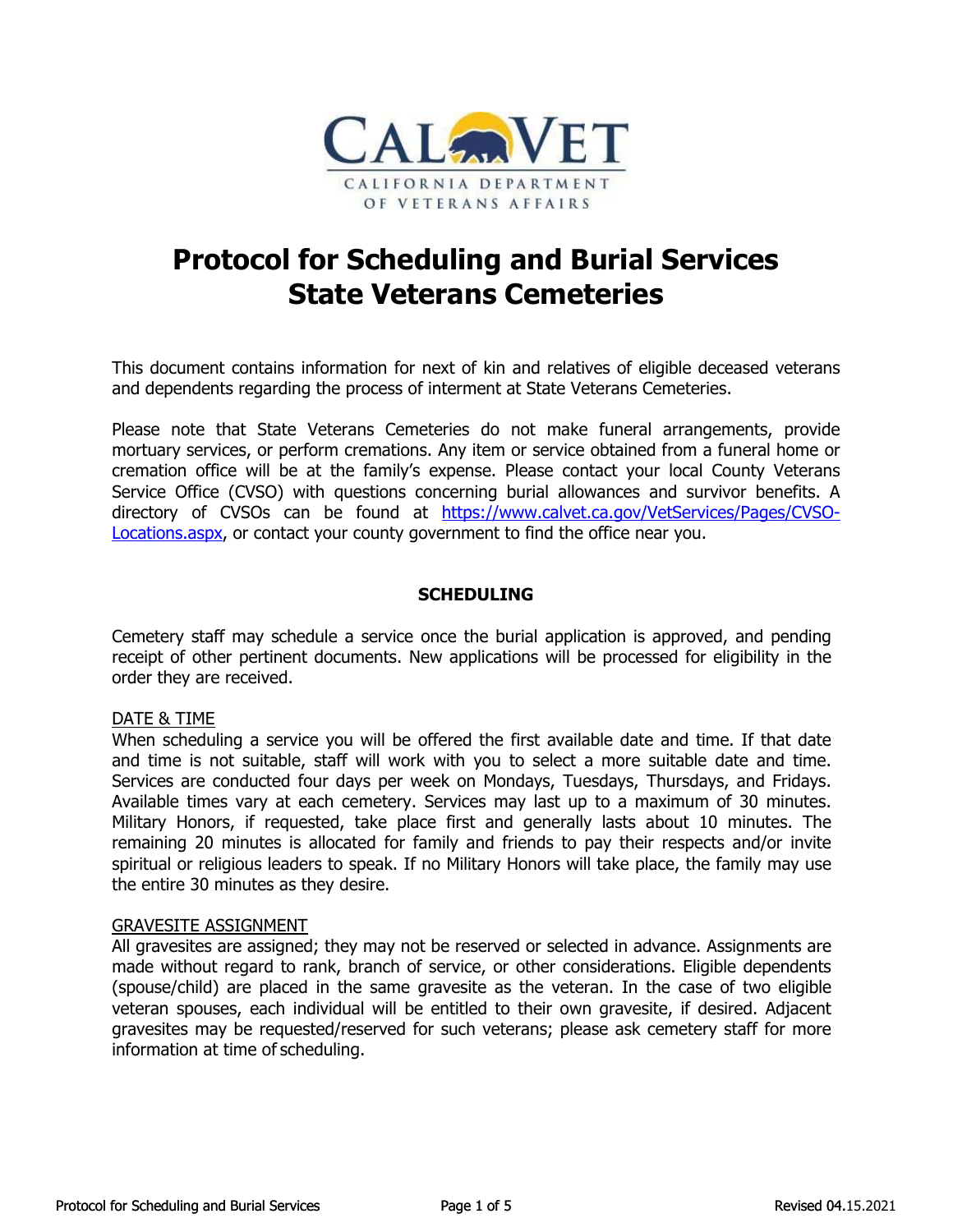## MILITARY HONORS

 granted. An Honor Guard from the veteran's specific military branch (Army, Navy, Marine (Army, Nav)<br>The mortuary<br>Jole to assist<br>i, the Honor<br>will ask the<br>n before? If Each eligible, deceased veteran is entitled to **one** free Military Funeral Honors service and **one** free burial flag provided by the U.S. Government, as per Public Law 106-65. Military Funeral Honors consists of the playing of Taps and a flag-folding ceremony and presentation of the flag to the veteran's next of kin or other designated person. In the case of military retirees, a service member killed in action, or other special categories of veterans, a rifle detail may be Corps, Air Force, or Coast Guard) will render Military Funeral Honors. The mortuary or family will request services via the veteran's branch. Cemetery staff may be able to assist with these processes.

If the deceased veteran has previously received Military Funeral Honors, the Honor Guard will not render a second Honors service.

#### SCHEDULING REMINDERS

When cemetery staff speaks to you to schedule the service, they will ask the following questions:

- 1. Have Military Funeral Honors ever been rendered for the veteran before? If so, please provide details.
- 2. If not, would you like to have Military Funeral Honors? (veterans only)
- 3. Have you already requested or received a burial flag or Presidential Memorial Certificate on behalf of the veteran? (veterans only)
- 4. Will family, friends, or religious/spiritual leaders speak during the service? (Family must arrange these details)
- offerings such as music and floral, but must notify the cemetery in advance) 5. Do you have any special needs or requests? (Family may choose to arrange additional
- $\triangleright$  Please give some thought to your responses prior to calling the cemetery to schedule. This will help to expedite the scheduling process.

# **DAY OF SERVICE/INTERMENT**

Please arrive at the Cemetery Administration Office at least 30 minutes prior to your scheduled service time. You are required to bring the following items:

#### BURIAL PERMIT

 the cemetery of the interment that you identify. Alternatively, you may visit any Health Department of Office of Vital Records in any county in the state of California. You will need to bring the decedent's death certificate along with you in order to receive a Burial Permit. The must be filled out completely; most importantly it should identify the appropriate district of examples below). **Please note that you must provide the updated Burial Permit to** offerings such as music and floral, but must notify the cemetery in advance.<br>
Please give some thought to your responses prior to calling the cemetery to<br>
will help to expedite the scheduling process.<br> **DAY OF SERVICE/INTE** MILITARY HONORS<br>Each eligible, decea<br>free burial flag prov<br>Honors consists of<br>flag to the veteran's<br>service member kill<br>granted. An Honor<br>Corps, Air Force, or<br>will request service:<br>processes.<br>If the deceased vet<br>not render You will need to obtain a Burial Permit ("Application and Permit for Disposition of Human Remains"). If you are working with a funeral home, a Burial Permit will be issued specific to cost for the Burial Permit may vary by county, but is usually \$10 to \$12. The Burial Permit disposition (Box 10E) and the applicable State Veterans Cemetery for final burial (Box 12A, **cemetery staff on the day of interment (before the service may begin), so please begin the process as soon as possible.**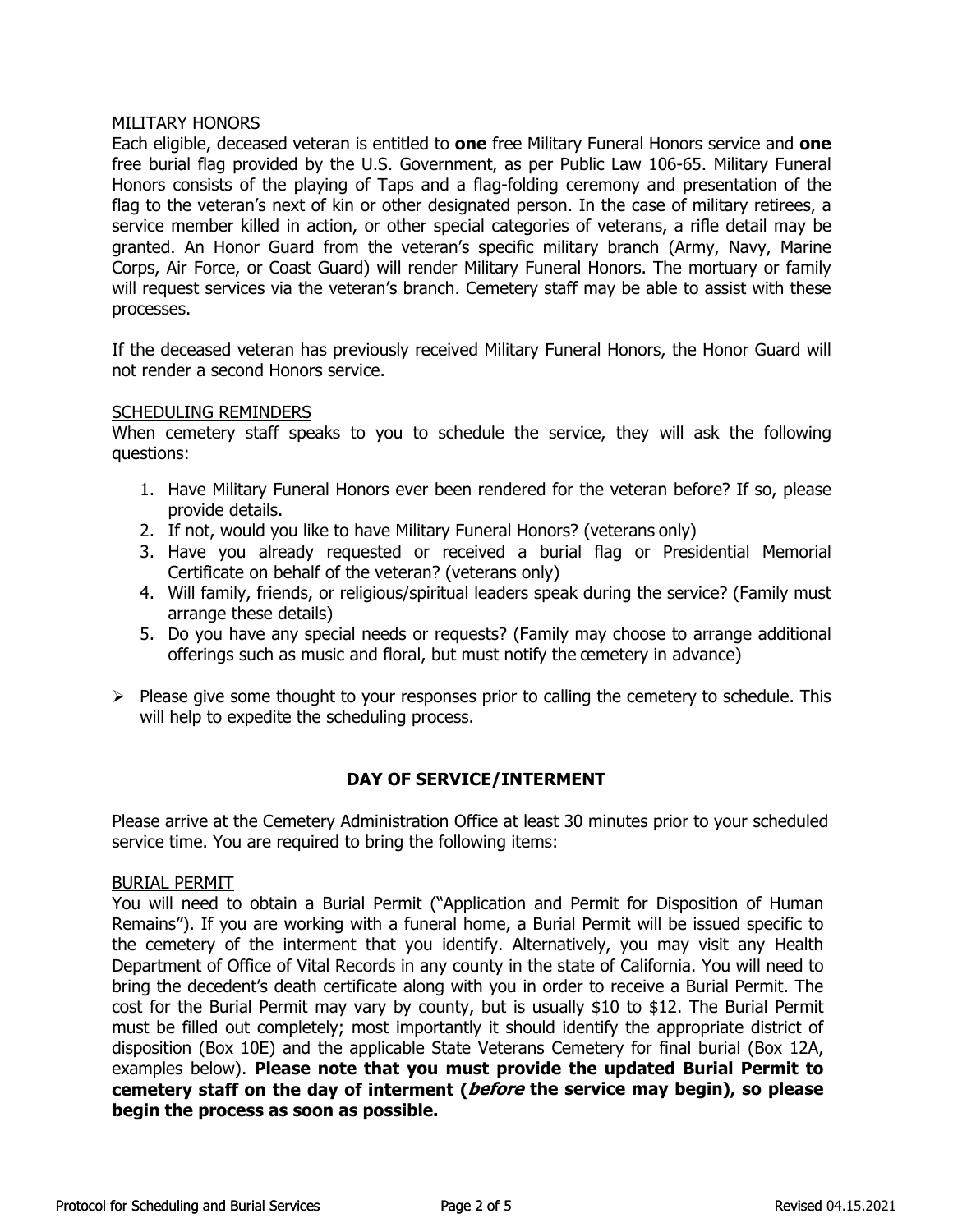# **Examples:**

## For interments at Northern California Veterans Cemetery in Igo, CA:

| <b>Box 10E.</b> ADDRESS OF REGISTRAR OF DISTRICT OF DISPOSITION | <b>Box 12A.</b> NAME AND ADDRESS OF CALIFORNIA CEMETERY |
|-----------------------------------------------------------------|---------------------------------------------------------|
| Shasta County Health and Human Services                         | Northern California Veterans Cemetery                   |
| 2650 Breslauer Way                                              | 11800 Gas Point Road                                    |
| Redding, CA 96001                                               | Igo, CA 96047                                           |

#### For interments at California Central Coast Veterans Cemetery in Seaside, CA:

| <b>Box 10E.</b> ADDRESS OF REGISTRAR OF DISTRICT OF DISPOSITION | <b>Box 12A.</b> NAME AND ADDRESS OF CALIFORNIA CEMETERY |
|-----------------------------------------------------------------|---------------------------------------------------------|
| Monterey County Health Department                               | California Central Coast Veterans Cemetery              |
| 1270 Natividad Road                                             | 2900 Parker Flats Road                                  |
| Salinas, CA 93906                                               | Seaside, CA 93955                                       |

## FLAG REQUEST FORM

 The U.S. Government provides one free burial flag for each deceased veteran. If the funeral replace a flag that was lost, destroyed, or stolen. If you have *not* received a burial flag, please **Examples:**<br> **For interments at 1**<br> **Eox 10E.** ADDRESS OF I<br>
Shasta County Health and<br>
2650 Breslauer Way<br>
Redding, CA 96001<br> **For interments at 4**<br> **For interments at 4**<br> **For interments at 4**<br> **For interments at 4**<br> **For** home already provided this flag to you, or you obtained it directly from the U.S. Government, please notify cemetery staff at the time of scheduling, and bring it to the applicable State Veterans Cemetery for Military Funeral Honors. Please note that the U.S. Government will not fill out and sign the Application for United States Flag for Burial Purposes and bring it with you to the cemetery on the day of service/interment.

## MONUMENT INSCRIPTION FORM

 sections on Religious Emblems and Valor Awards to help you complete the form). Please bring the personal inscription you inscribed on the form to order the engraved monument. If there is no personal inscription on this form, cemetery staff will order the monument without a Covernment provides one free burial flagmed and the completed Monument Dividel Flagmeth Cometery for Military Funeral Honors. Plear a flagmeth was lost, destroyed, or stolen. If the main sign the Application for United Sta Please follow the directions on the Monument Information and Inscription Form (refer to the the signed form with you to the cemetery on the day of the interment. Cemetery staff will use personal inscription. Please note: Delays in completing this task may result in the service being shortened.

#### DAY OF SERVICE/INTERMENT REMINDERS

Arrive at the Cemetery Administration Office at least 30 minutes prior to your scheduled service time. You must bring the following items:

- 1. The urn/box containing your loved one's remains. (The funeral home will deliver the casket and follow the Cemetery Representative's transport instructions).
- 2. The Burial Permit identifying the applicable State Veterans Cemetery as the cemetery of final disposition in Box 12A.
- 3. The completed Monument Inscription Form.
- 4. The completed Flag Request Form (or a flag if you were previously issued one), if Military Honors are requested for the veteran.
- 5. The burial fee for an eligible dependent, if being interred that day. Please note: burial of The burial fee for an eligible dependent, if being interred that day. Please note: burial of<br>veterans is free, but the fee for burial of eligible dependents is determined by the current rate set by the USDVA for plot allowances and is subject to change every year in October. Cemetery staff will notify you of the correct amount prior to the interment date. **The fee is payable only by cash, check, or money order, and is not**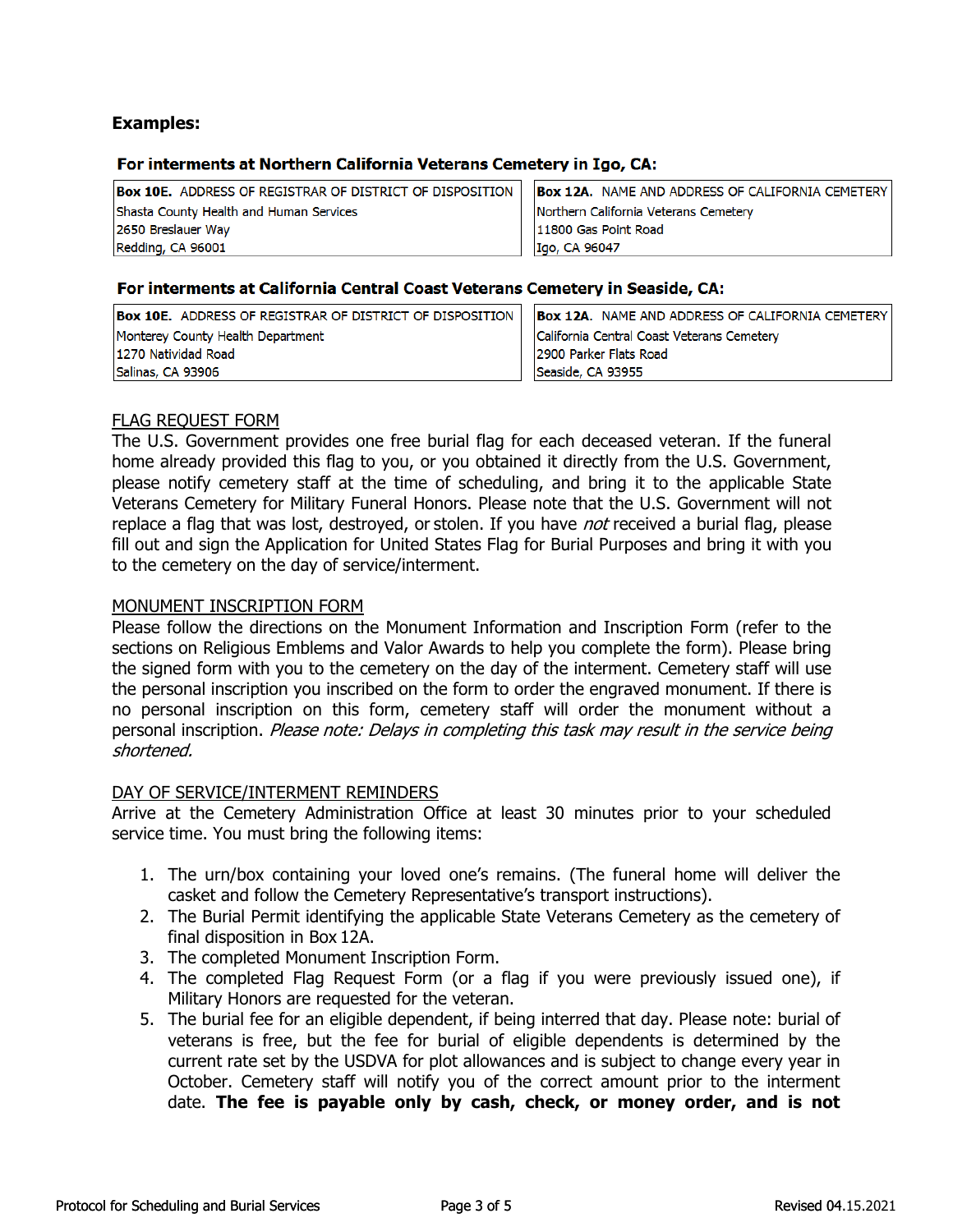# **payable until the day of service/interment. Pre-payments will not be accepted.**

 After necessary paperwork is completed in the Administration Office, a Cemetery Representative will review the details of the service with the family and provide directions as **il the day of service/interment. Pre-payments**<br>perwork is completed in the Administration Office,<br>view the details of the service with the family and provide<br>e service. Services must begin and end on time and last r<br>clude to where to go for the service. Services must begin and end on time and last no longer than 30 minutes, which includes 10 minutes for Military Funeral Honors, if requested. A Cemetery Representative must be present for all services; no exceptions are permitted.

 gravesite area during a casket or an in-ground urn placement. State Veteran Cemeteries do Veterans Cemeteries for a complete list of rules). Families should make alternative The interment will take place immediately following the service. The Cemetery Representative will invite family and friends to accompany them to observe the lowering of the casket or placement of the urn. However, no unauthorized persons will be allowed in the immediate not provide a reception area for gatherings either before or after the service. Food, alcohol, and tobacco products are strictly prohibited at all times (please read Visitor Rules At State arrangements for receptions and/or memorial programs elsewhere, if desired.

## **AFTER THE PLACEMENT**

 the veteran is mailed by the USDVA to the next of kin and should be received within eight Cemetery staff will order the monument soon after the interment is complete. Monuments are expected to arrive within two months from the date they are ordered. Cemetery staff will notify the family once the monument has been installed. A Presidential Memorial Certificate for months.

# **NOTE REGARDING DECEDENTS INTERRED AT OTHER CEMETERIES**

 Some families have inquired about their loved ones who are interred elsewhere, such as National Cemetery). It may be possible to move remains from one cemetery to a State USDVA national cemeteries (e.g. Sacramento Valley National Cemetery or San Joaquin Valley Veterans Cemetery; however, according to USDVA and military guidelines, a veteran is only entitled to one free burial, one Military Funeral Honors ceremony, and one free burial flag. Therefore, if a second burial of a veteran is requested, the family would be responsible for the current burial fee as set by USDVA on the day of interment.

There is a four-step process to move someone from another cemetery to a State Veterans Cemetery:

- 1. **Establish eligibility at a State Veterans Cemetery.** If you have received a CalVet Eligibility Confirmation Letter, you have established eligibility at a State Veterans Cemetery.
- the veteran and/or eligible dependent currently rests, and ask them how to apply for dis-interment. Please note there may be a fee for dis-interment. The next of kin is **a State Veterans Cemetery.** If you have<br>Letter, you have established eligibility at a<br>**nt from the current cemetery.** Contact the<br>ble dependent currently rests, and ask them<br>te there may be a fee for dis-interment. T 2. **Apply for dis-interment from the current cemetery.** Contact the cemetery where responsible for any costs associated with dis-interment.